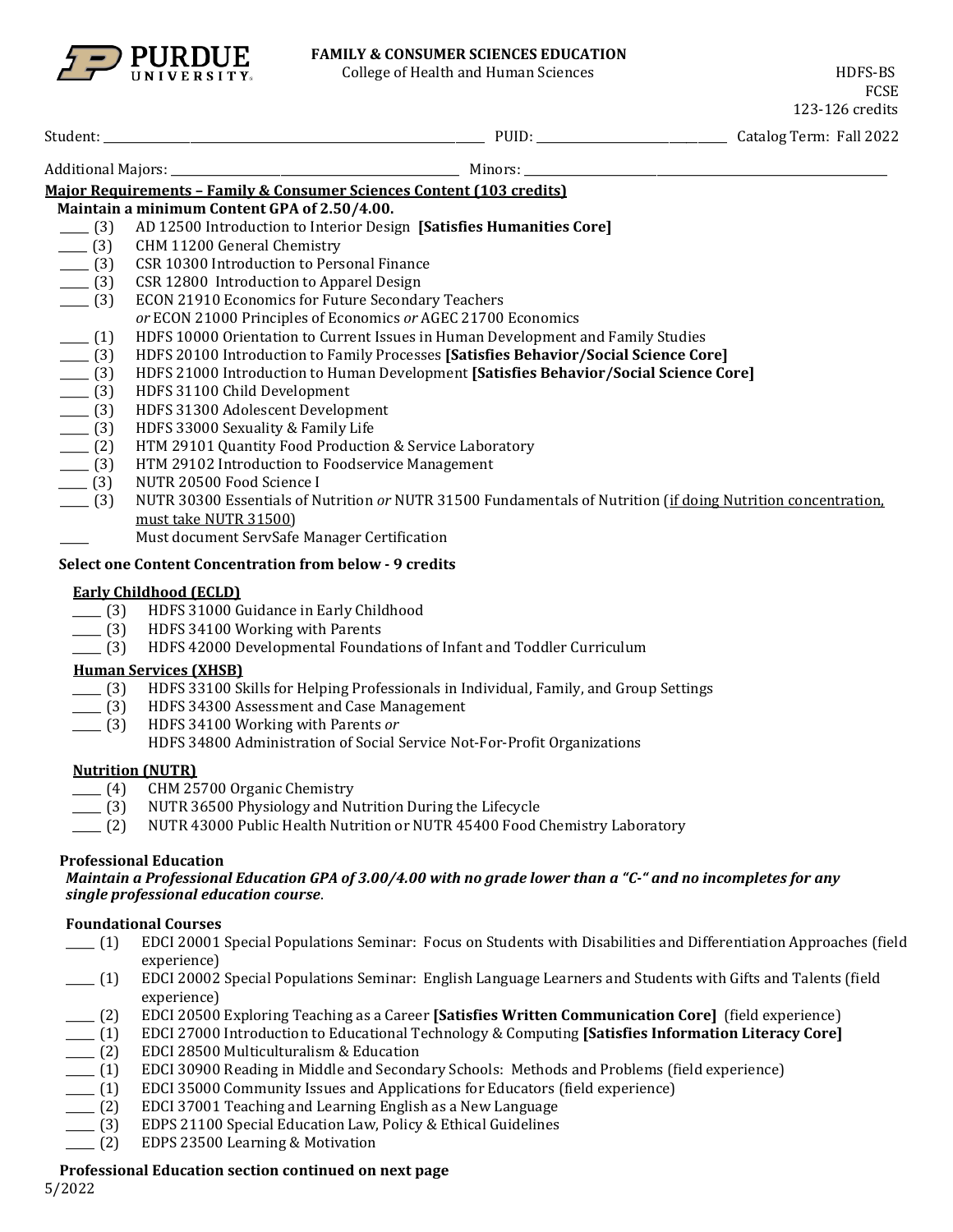#### **Professional Education section continued from previous page**

- \_\_\_\_ (1) EDPS 24000 Children with Gifts, Creativity, and Talents,<br>\_\_\_\_ (1) EDPS 24800 Differentiating Curriculum and Instruction
- \_\_\_\_\_ (1) EDPS 24800 Differentiating Curriculum and Instruction \_\_\_\_\_ (2) EDPS 26501 The Inclusive Classroom
- \_\_\_\_ (2) EDPS 26501 The Inclusive Classroom<br>\_\_\_\_ (1) EDPS 32700 Classroom Assessment
- \_\_\_\_ (1) EDPS 32700 Classroom Assessment<br>\_\_\_\_ (2) EDPS 36201 Positive Behavioral Sup
- \_\_\_\_ (2) EDPS 36201 Positive Behavioral Supports<br>\_\_\_\_ (2) EDPS 43010 Secondary Creating and Mana
- \_\_\_\_\_ (2) EDPS 43010 Secondary Creating and Managing Learning Environments
- EDST 20010 Educational Policies and Law

# **Family & Consumer Sciences Education**

- \_\_\_\_\_ (1) EDCI 25000 Professional Development in Family & Consumer Sciences Education (1 credit course, repeated for at least 2 credits)
- 
- \_\_\_\_\_ (1) EDCI 25000<br>\_\_\_\_ (2) EDCI 35000
- \_\_\_\_\_ (2) EDCI 35000 Community Issues & Applications for Educators
- \_\_\_\_\_ (3) EDCI 35600 Career Education in Family & Consumer Sciences \_\_\_\_\_ (3) EDCI 36000 Curriculum & Instruction in Family & Consumer Sciences: Middle School (field experience)
- 
- \_\_\_\_ (4) EDCI 44400 Methods for Teaching Family & Consumer Sciences (field experience)<br>\_\_\_\_ (4) EDCI 49800 Supervised Teaching of Middle School Family & Consumer Sciences (fi
- \_\_\_\_ (4) EDCI 49800 Supervised Teaching of Middle School Family & Consumer Sciences (field experience)<br>\_\_\_\_ (8) EDCI 49800 Supervised Teaching of High School Family & Consumer Sciences **[Satisfies Oral Com**i \_\_\_\_\_ (8) EDCI 49800 Supervised Teaching of High School Family & Consumer Sciences **[Satisfies Oral Communication Core]** (field experience)

Must complete 4,000 clock hours of successful employment in family and consumer sciences or 1,500 clock hours of supervised work in family and consumer sciences under an approved teacher education program or an equivalent combination

# **Other Departmental / Program Course Requirements (20-23 credits)**

- \_\_\_\_\_ (4) BIOL 20300 Human Anatomy & Physiology **[Satisfies 1 Science Core Course]**
- \_\_\_\_\_ (3) CHM 11100 General Chemistry **[Satisfies 1 Science Core Course]**
- \_\_\_\_\_ (3) EDCI 22200 Knowing the World Through Mathematics or MA 15555 Quantitative Reasoning or *s*elect any course from University list EXCEPT MA 13800 **[Satisfies Quantitative Reasoning Core]**
- \_\_\_\_\_ (4-3) ENGL 10600 First-Year Composition or ENGL 10800 Accelerated First-Year Composition **[Satisfies Written Communication Core]**
- \_\_\_\_\_ (3) PSY 12000 Elementary Psychology
- \_\_\_\_\_ (3) SOC 10000 Introductory Sociology
- \_\_\_\_\_ (1-3) \_\_\_\_\_\_\_\_\_\_\_\_\_\_\_\_\_\_\_\_\_**[Science, Technology & Society]**  *select from University list*

# **Electives (0 credits)**

 $\frac{1}{\sqrt{2}}$  ( )  $\frac{1}{\sqrt{2}}$  ( )  $\frac{1}{\sqrt{2}}$  ( )  $\frac{1}{\sqrt{2}}$  ( )  $\frac{1}{\sqrt{2}}$  ( )  $\frac{1}{\sqrt{2}}$ 

**123-126 semester credits required for Bachelor of Science degree**

**At least 32 credits of coursework required at 30000 level or higher to meet graduation requirements.**

## *Minimum 2.80 grade point average required to qualify for admission to teacher education and student teaching. Students must meet criteria for admission to the Teacher Education program.*

University Foundational Learning Outcomes List:<https://www.purdue.edu/provost/students/s-initiatives/curriculum/courses.html>

A student may elect the Pass / Not-Pass (P/NP) grading option for elective courses only, unless an academic unit requires that a specific departmental course/s be taken P/NP. Students may elect to take University Core Curriculum courses P/NP; however, some major Plans of Study require courses that also fulfill UCC foundational outcomes. In such cases, students may not elect the P/NP option. A maximum of 24 credits of elective courses under the P/NP grading option can be used toward graduation requirements. For further information, students should refer to the College of Health and Human Sciences P/NP Policy.

Students are encouraged to use this advising worksheet as a resource when planning progress toward completion of degree requirements. An Academic Advisor may be contacted for assistance in interpreting this worksheet. This worksheet is not an academic transcript, and it is not official notification of completion of degree or certificate requirements. The University Catalog is the authoritative source for displaying plans of study. The student is ultimately responsible for knowing and completing all degree requirements